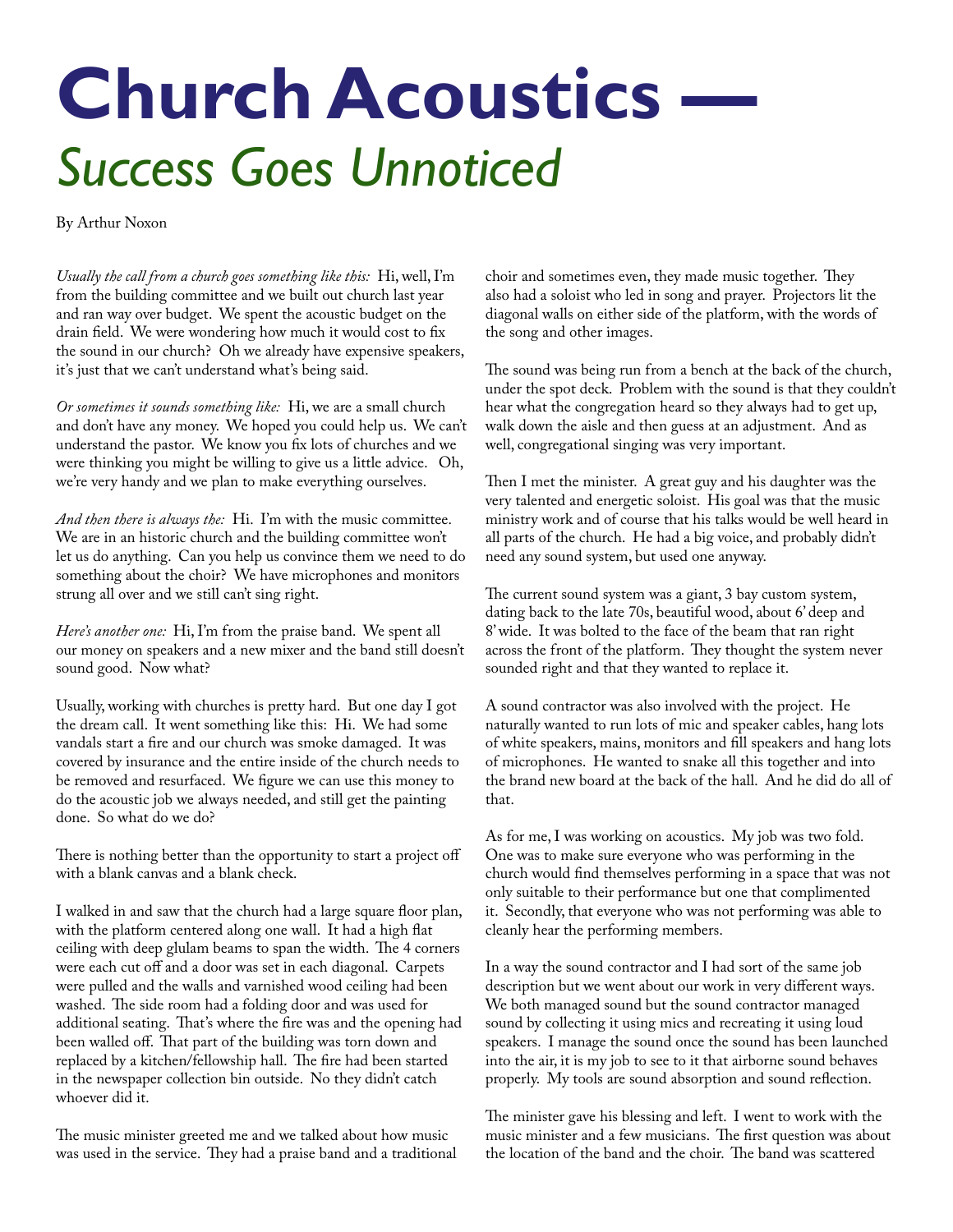across the stage and the choir was on carpet risers centered at the back of the platform, below the cross and in front of the baptismal. The modesty railing was removed in the 80s and the platform was strewn with mic cables, water bottles, back packs, guitar cases, music and lots of big black angled up monitor boxes. Worship has changed so much over the years, this ministry platform didn't really look much like a church at all.

I asked about all the mess, if that was agreeable, and no one liked it but also, no one much paid any attention to it, it's just how things are these days. I asked about the modesty railing and well, it got pulled, somewhere along the line, trying to open up the space between the ministry and the congregation. I asked if I could sketch out on the floor an arrangement I had found to be useful sometimes when it came to platform organization.

I started by centering the pulpit and putting a few guest chairs behind. Then I took a bunch of tables and tipped them on their side, using the opened up legs to support them on their long edge. Set back from the front of the platform by about 10 feet, I created



**Acoustic Floor Plan**

two fenced off spaces, symmetrical on the platform, one on the left and one on the right. Up the middle and behind the pulpit, between these two spaces, was a path bordered by a low railing on each side. It led right up to the baptismal and the cross. The praise band gear was moved to the right of the pulpit, and the choir risers were moved to the left of the pulpit. The piano was placed in front of the modesty railing in front of the band. The lid was up and directed clear sound to the band. The pianist had a clear line of sight not only to the band, but to the choir and to the front center area where the song leader and pastor were located.

I explained that the praise band actually needs to play in a recording studio and the choir actually needs to sing in a choir loft. But here they were on top each other on a carpeted platform in a giant sheetrock box. We just have to give each performing group their proper place, space and sound. The inside of the praise band space would be treated with alternating acoustic surfaces, mainly. The inside of the choir space would be treated with sound reflecting surfaces. Carpet would be used in the praise band area and a polished wood floor would be used in the choir area.

An amplified band cannot play in a sound reflecting space. An acoustic choir cannot sing is a sound absorbed space. Each needs its own acoustic space. Granted, these spaces are only half spaces, as the upper half of each space expands out into the whole volume of the church. But even a half a proper space is oh so much better than no proper space.

The first 4 or 5' of the side and back walls where the praise band is located as well as the inside surface of the surrounding modesty railing would be covered with an alternating pattern of 2" thick



**Praise band shell**

sound panels, 6" wide vertical strips of sound panel alternating with painted sheetrock. This greatly softens and diffuses the lower wall reflections all around the band. Microphones no longer are being hammered by sound reflections from the floor monitors, off the wall behind and back into the mic. The sound engineer discovers the mics have lots more gain before feedback. The talent doesn't have to "eat" the mics to sound good and loud. The congregation gets to see happy smiling mouths singing instead of singers with big black wind balls for a mouth.

The congregation no longer sees cables, monitors, water bottles, sheet music, and guitar cases. They just see people from the knees up, looking sharp and happy. The view of the praise band is at last, clean and organized. And something else happens. In the old days, if you asked the sound engineer sitting in the back of the church what the mains, the bug speakers up front, were set at, he's smile a little and tell you that the mains were turned off. Here we had these giant, expensive house speakers, turned off. Why? Because there was so much noise on the platform, band noise, that the band monitors had to be turned up pretty loud, so loud that the sound from the monitors expanded backwards, right off the front of the platform and into the congregation. What didn't expand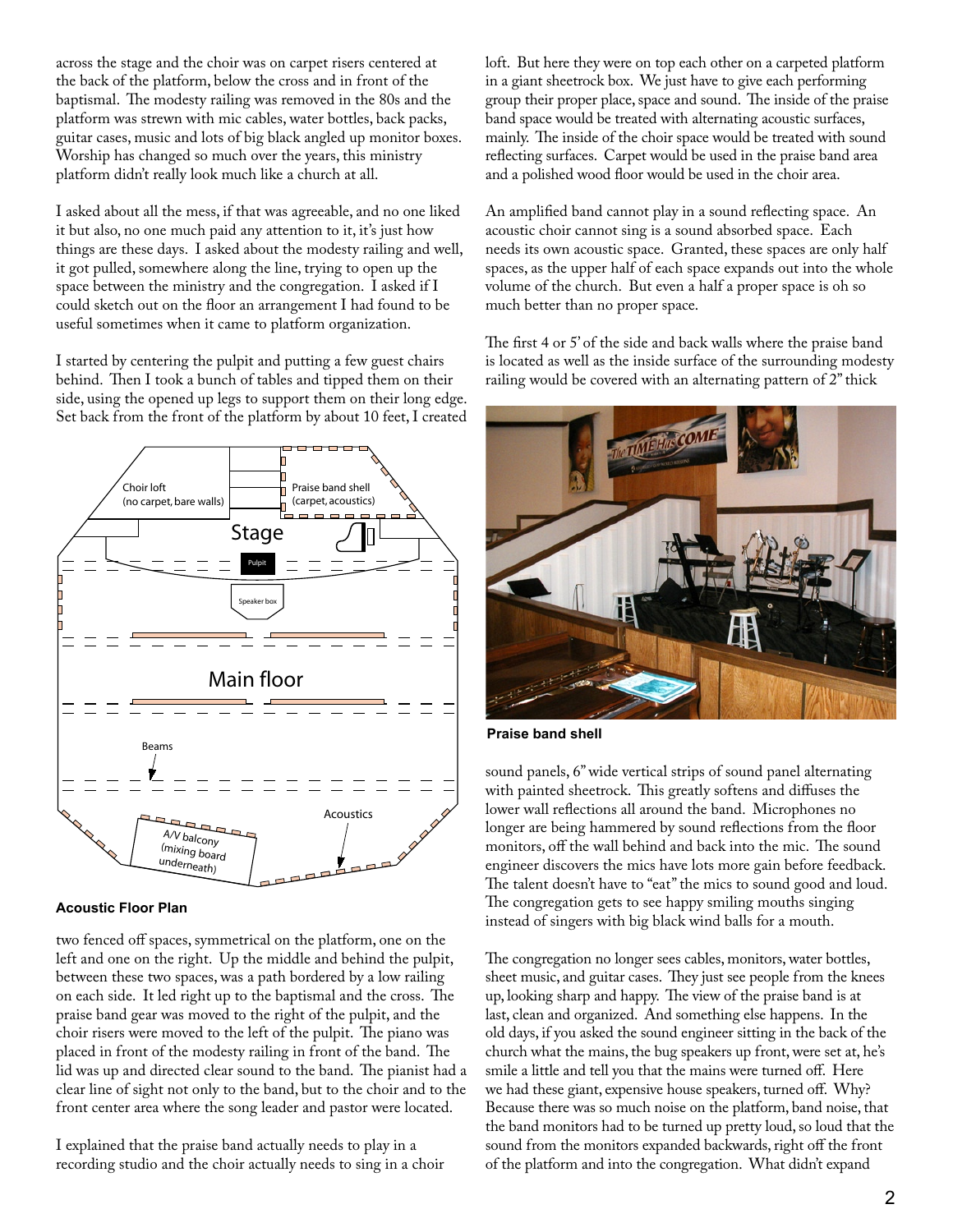backwards, shot past the musicians and bounced off the front wall of the church and then back across the platform and finally into the congregation. The monitor sound from the platform was so loud, that the big house main speakers weren't needed.

But now the modesty railing is acoustically lined. Also the lower part of the front wall, behind the band is also acoustically lined. The sound from the stage monitors is absorbed and before it can get into the congregation. And yet the monitor sound is still plenty loud for the band. Something else happened. Because the band is closer together and located inside the lower half of a recording studio, acoustically speaking, they can hear each other playing. They don't need the monitors as much and they turn their thumbs down at the engineer in back who is setting up the monitor mix. The monitor level is turned down, and the congregation hears even less. And when the monitor levels are turned down, there is even more gain before feedback and that means even more dynamic range or stepback from the mic for the talent.

While the praise band is singing praises because of their acoustically tricked out modesty railing, the choir is warming up. The choir space has been stripped of all carpet and all soft chairs. It's a wood floor, wood risers, wood chairs and wood all around the choir, both on the back of the modesty raining and on the lower walls to the back and side of the choir. This wood has the same relief pattern and coloring as the praise band. A raised 6" wide piece of wood alternates with 6" wide wall spaces. Because the coloring is the same on both sides, a sense of whole and symmetry is visually developed, even though the actual material making the 6" wide, 2" deep vertical strips is very different. In the choir area this wood relief pattern helps to scatter the choir sound so that the members hear each other better.

A choir cannot hold a tune outdoors on a grassy knoll. A choir loft is a special room invented to get choirs to sound great. It is an ancient invention and something that old is not to be toyed with. Sound contractors like to hang lots of microphones and place lots of self powered monitor speakers and a choir mix console, with lots of cords running all over the place. The acoustic engineer



**Choir loft**

can do the same thing acoustically, if the building committee allows even half a choir loft to be built on the platform. The hard and sound scattering surfaces that surround the choir cause part

of their sound to be reflected and to reverberate right around the members of the choir. Because they can hear themselves and each other they can quickly get in tune, in tempo and on time. Most anyone loves to sing in the shower. The choir loves to sing in even a half a choir loft. The other half lies open to the congregation, where they not only hear the happy choir, but they also hear the blended reverberant sound of the choir loft adding to the power of the choir.

Now that the music ministry has been realigned, set up and is running happy, it's time to turn the attention to another singing group, the congregation. Congregational singing is also important, and the rules that govern choir singing, also govern congregational singing. Let's stop for a minute and think about singing. Not pop singing, but church singing, it's singing about something very important, very dear to us. Singing is but one step away from crying. We know that and can feel that. And the best congregational singing leaves us in tears, half singing and half crying. We know where this congregational singing is going, straight to the heart. The acoustic engineer wants to help people in the congregation lose themselves in song.



**Sanctuary back wall**

If the congregational area is too "dead" which means it has no acoustic reflections, and no reverberation, then people become timid. It's about loudness. If the singing around you is so loud that you can barely hear yourself, you get real brave and sing all the louder. Which raises the loudness for those around you, and they sing all the louder and so on it spirals up. To lose one's self in song, means to lose one's self consciousness, which means to no longer feel that you are standing out in the crowd, but that you feel you are lost in the crowd. Good acoustics can help this to happen, and bad acoustics will keep it from happening.

Good congregational acoustics means that the surfaces nearby are reflective. The floor is not carpet and the seats are not cushioned. The surfaces near the congregation are reflective. The lower half of the congregation area side walls must be reflective, no sound panels on the lower side or back wall of the congregational area. The ceiling above the congregation should not be acoustic tile because this absorbs sound. It should be a hard reflective surface, as in painted sheetrock, concrete, plaster or wood. Beams in the ceiling are great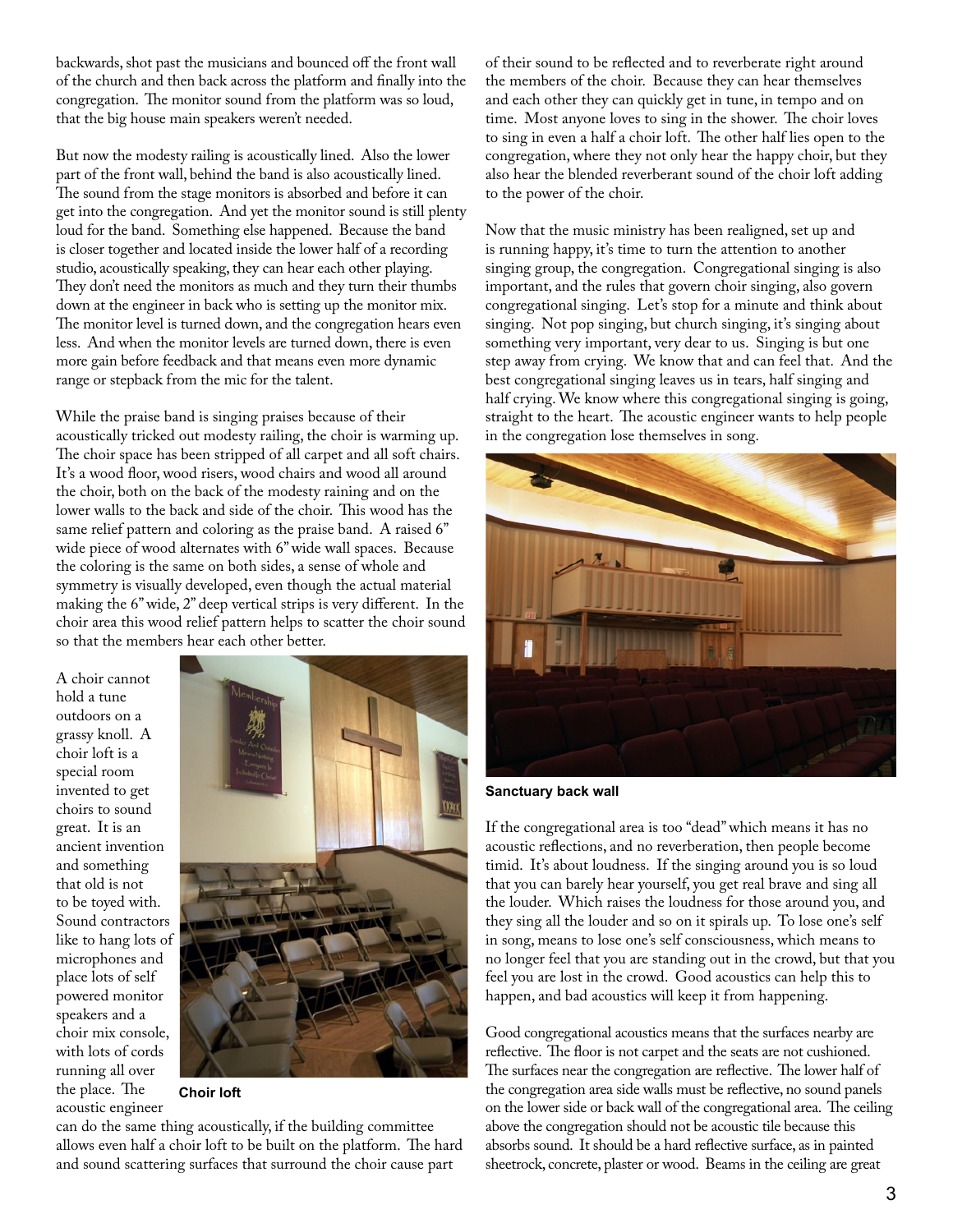if they run side to side, because those overhead corners back scatter upward moving sound right back into the congregation.

The congregation needs to be a loud place. If you stand up in the middle of the congregational area and make one loud hand clap, you should hear sound ricocheting between the side walls, it's called flutter echo. Of course the aisles do need to be carpeted. This makes for sure footing and much less clatter coming in and leaving. And if there are cushions, then flat vinyl should be used, not fabric.



**Back wall acoustic grid**

The lower half of the side and back wall of the congregational area are left reflective. This is a great place to locate glass windows with deep shrubbery outside to get a sense of openness, keep the reflective walls and maintain privacy. Because of the lower bare walls, the house sound system, any loudspeakers



**Central cluster speaker between beams**

directed towards the congregation must be located well above, in the upper half of the volume of the room. This way the lower wall reflections will simply bounce into and help to fill in sound in the back parts of the seating area.

Today people do not like huge speakers hanging up high above the pastor. They want small speakers, unobtrusive. This goes well with something else. Split the sound system. Dedicate the high central cluster speaker to the voices of the pastor, soloist and prayer leader. Put a pair of large mains up high, one in each of the two front corners of the hall for the band and any choir mics. The house mix comes from these two speakers, and the house mix is always mono, never stereo. This way the high central cluster stays small because it is for voice only. The house mains are huge because they are full music bandwidth, play louder and have more dynamic range.

There is something comforting about having the pastor's voice coming from the speaker directly above the pastor. Our ear does not notice the height and the sound seems to come directly from the pastor. Our listening is very sensitive to sound coming from the left and right and if the pastor's voice came from the house mains, on either side, in the corners, then the pastor would seem to be in one spot and the voice in another. They would be split in location, and this is simply distracting. We want the pastor's message to be seamless.



**Ceiling beams with acoustics, facing speaker**

The speakers also need an acoustic environment. The upper half of the front third of each side wall does need some blend of absorption and reflection. The upper half of the entire back wall does need the same pattern of acoustic improvement. If the ceiling is flat and the floor under the speakers is not carpeted, the ceiling area directly above each speaker will need acoustic conditioning. Any portion of a ceiling beam that directly faces a loudspeaker, needs to be acoustically conditioned. Note that the speaker side of a beam may have acoustic panels but the congregation side of the same beam will be bare and reflective. One side faces the speaker and the other side faces the congregation. Each side helps to create an appropriate acoustic space for some or another sound source.

The end of the story is that the ministry and music people believed my show and tell story and everything was built exactly as specified. And now, when you walk in for service, things look fine and they sound fine. The band sounds fine and the choir sounds fine. The pastor, soloist and prayer leaders sound fine and congregational singing is just fine. In effect, nothing special seems to stand out, acoustically.